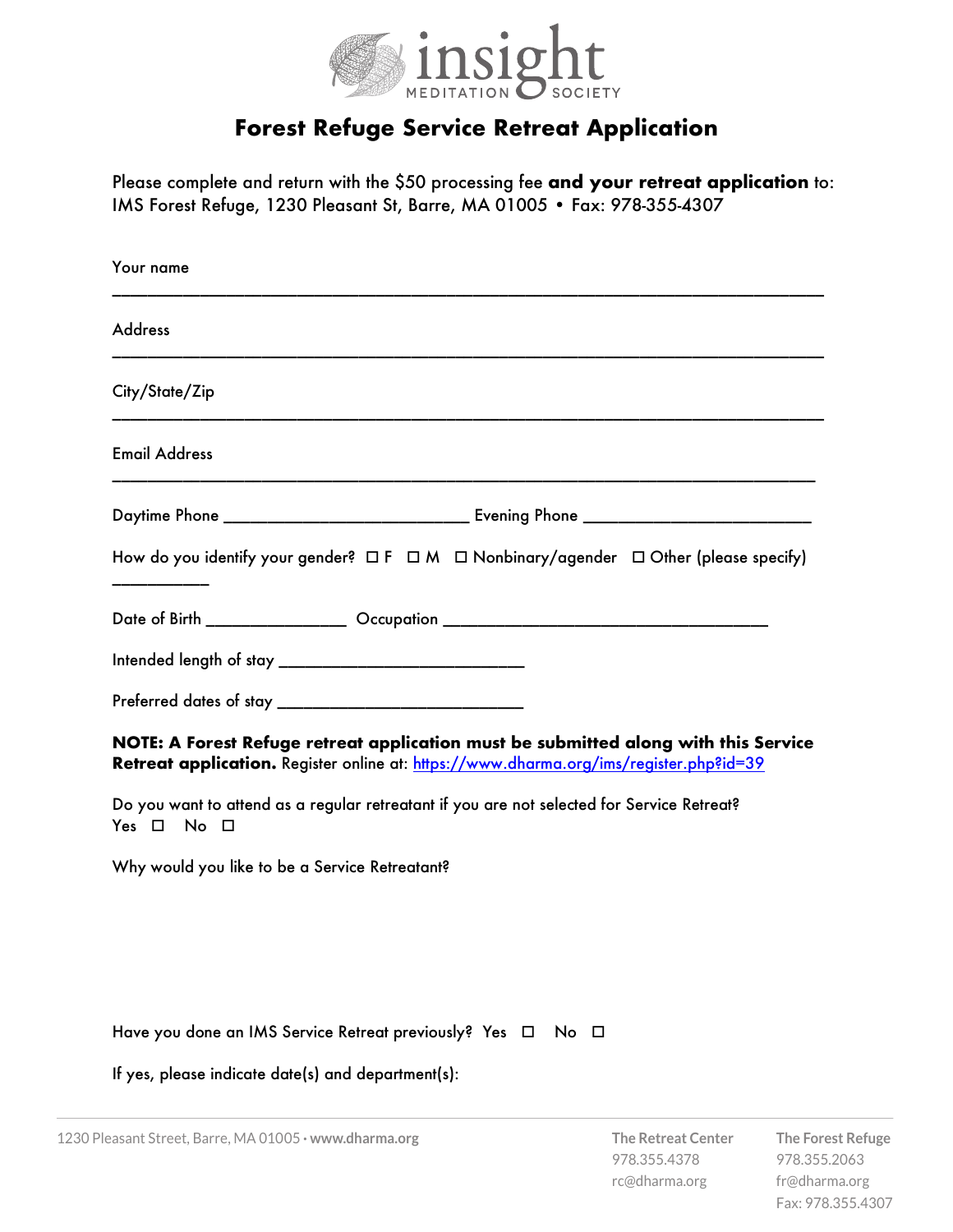Depending on Forest Refuge needs, as well as your experience, we will assign you to help in either our Kitchen or Housekeeping departments. **Service Retreat tasks can be physically demanding, including some heavy lifting, with service periods totaling five hours each day.** Both departments require the use of common cleaning chemicals.

- **Housekeeping tasks** include laundry, bathroom cleaning, vacuuming, window washing, dusting, stocking of cleaning supplies, and other general duties.
- **Kitchen tasks** include cleaning, stocking food supplies, removing compost and recycling, routinely **lifting 25-50 pound items**, and bending. Helping in this department means frequent exposure to hot and cold temperatures.

We appreciate your flexibility in serving where needed. If you have experience in either department, or a preference, please indicate below (use additional sheets if necessary).

Describe any other skills, work experience or formal training that you would like us to know about:

Describe any physical conditions that may limit your ability to perform a wide variety of manual tasks for up to five hours per day:

Additional comments:

**Payment Information – the fee will be processed only if you are offered a Service Retreat position**.

A Service Retreat Application requires a non-refundable \$50 processing fee. PLEASE **do not email credit card info!**

| I am paying \$50 by: $\Box$ Visa | $\Box$ MasterCard | $\Box$ My check, payable to IMS, is |
|----------------------------------|-------------------|-------------------------------------|
| enclosed.                        |                   |                                     |